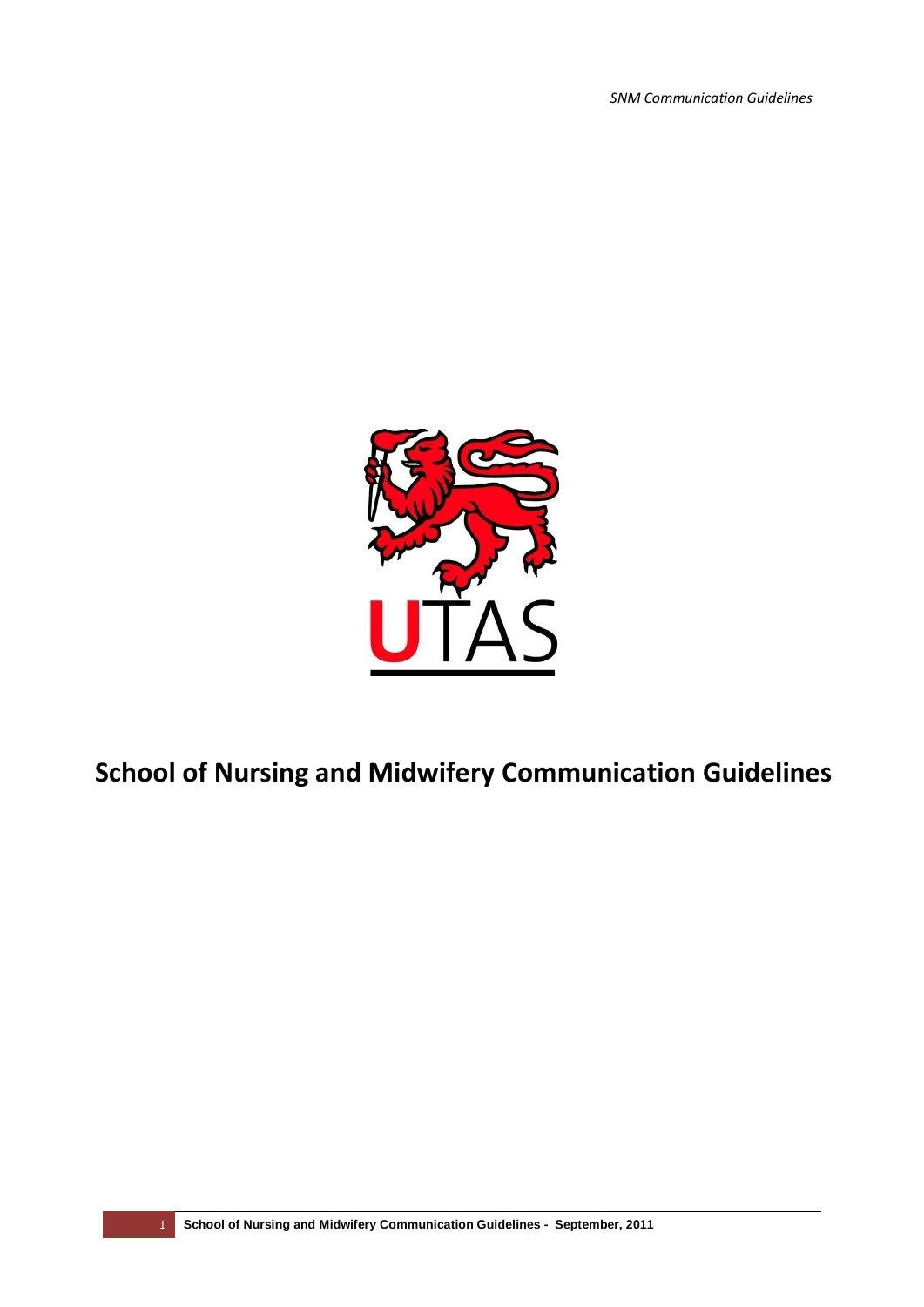## **Table of Contents**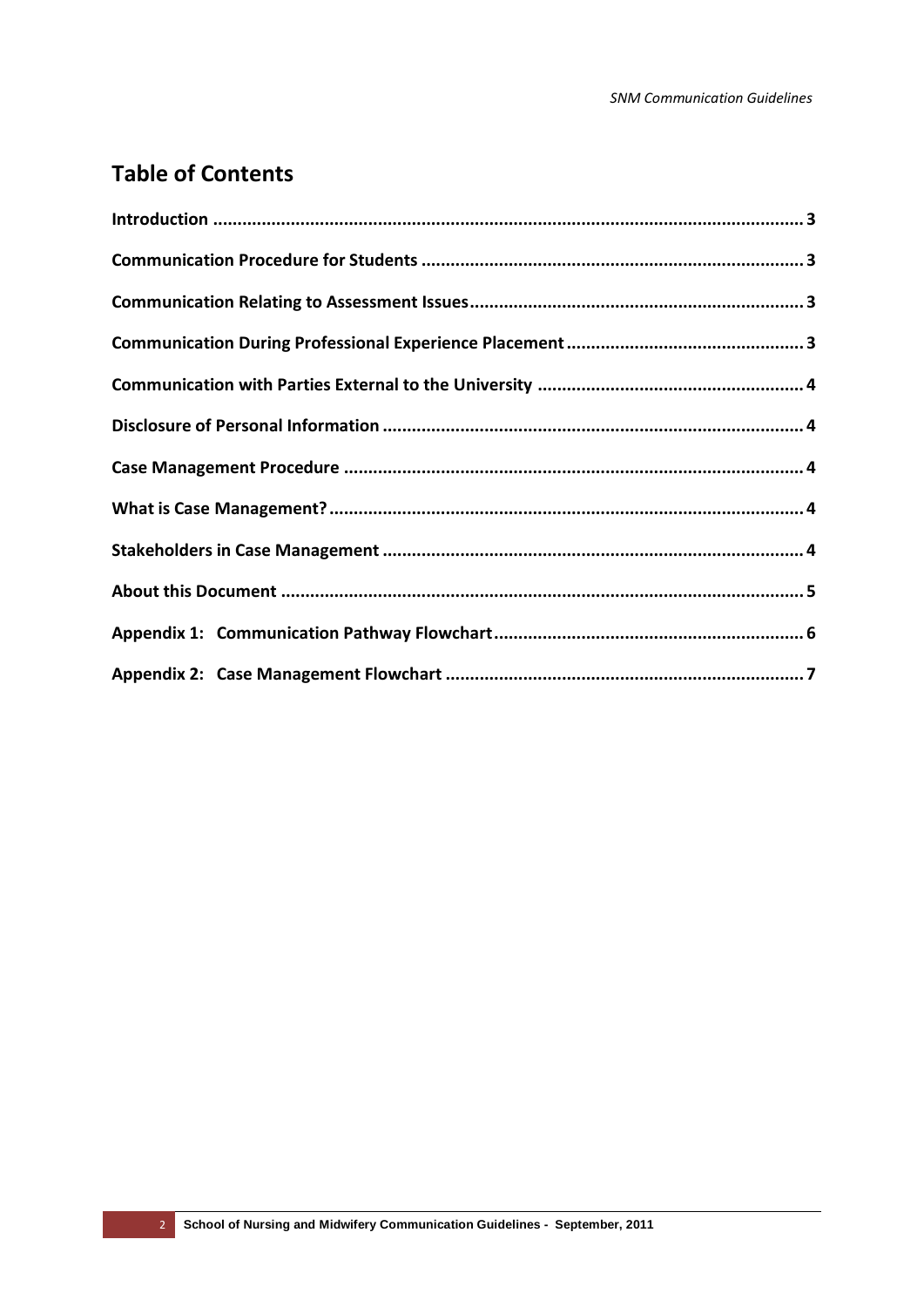## <span id="page-2-0"></span>**Introduction**

The School of Nursing and Midwifery (SNM) has a number of interfaces within the University of Tasmania and across a diverse range of Tasmanian, national and international health care facilities. These interfaces require the SNM to communicate effectively with all stakeholders including students. These guidelines outline the communication pathways for students in the SNM and include a *case management* approach that can be implemented in the occurrence of complex communication issues.

Related University policies are available at [Administration and Support Services for Students.](http://www.utas.edu.au/compliance/admin_support_students.html)

These guidelines contain the following flowcharts to assist students and staff to follow correct process:

- *Appendix 1: Communication Pathway Flowchart*
- *Appendix 2: Case Management Flowchart*

## <span id="page-2-1"></span>**Communication Procedure for Students**

In the SNM students are encouraged to communicate with their Unit Coordinator on matters to do with academic progress and personal issues that may affect their University experience. Students can self-select or be referred by SNM staff to Support and Equity Unit student advisers, counsellors or disability advisers and/or Tasmania University Union representatives. The SNM is committed to meeting students' needs as far as circumstances reasonably allow. Students should follow the three (3) steps outlined below when concerns over their academic progress occur:

- 1. In the first instance the Unit Coordinator is to be contacted.
- 2. Concerns that cannot be managed by the Unit Coordinator are normally referred to the Course Coordinator.
- 3. Should concerns not be resolved through the first two (2) steps students can refer the matter to the Head of School through the Director of Teaching and Learning.

Students seeking further assistance or information can do so at [Student Complaints.](http://www.utas.edu.au/governance-legal/student-complaints)

#### <span id="page-2-2"></span>**Communication Relating to Assessment Issues**

In cases where students wish to clarify an assessment mark, communication begins with the Unit Coordinator, in accordance with the [SNM Assessment Guidelines.](http://www.utas.edu.au/nursing-midwifery/about-snm/policies-and-guidelines) The Assessment Guidelines detail the SNM approach to matters related to re-marking, appeals and other particular queries that may arise for students in regards to assessment.

#### <span id="page-2-3"></span>**Communication During Professional Experience Placement**

#### *Non-completion of practice in allocated time:*

- 1. In the first instance the Unit Coordinator is to be contacted and matters discussed.
- 2. Issues that cannot be managed at that level are to be referred to the Director of Professional Experience Placement.

#### *Student initiated withdrawal from practice:*

- 1. In the first instance the Unit Coordinator is to be contacted and matters discussed.
- 2. Issues that cannot be managed at that level are to be referred to the Director of Professional Experience Placement.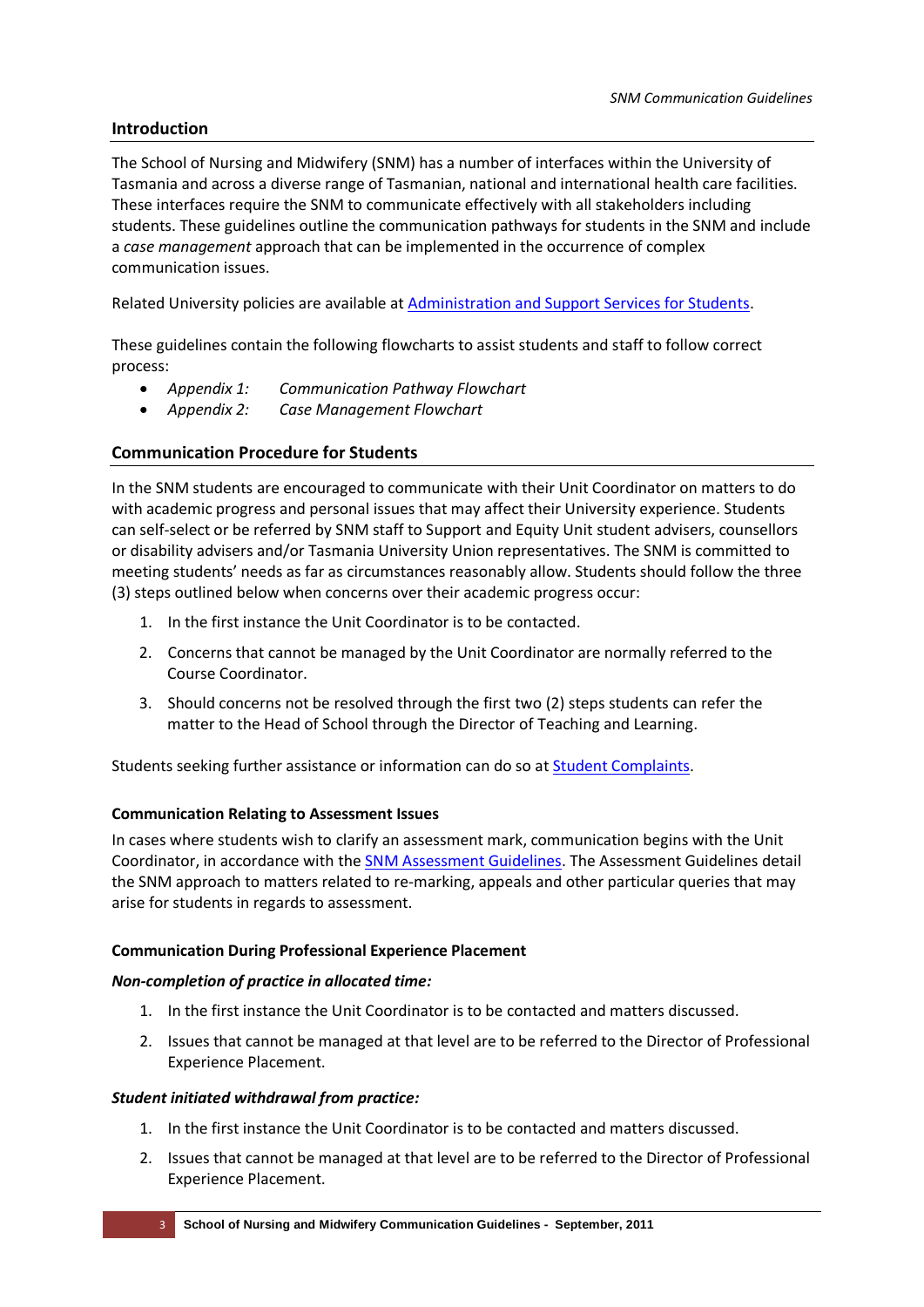#### <span id="page-3-0"></span>**Communication with Parties External to the University**

- 1. The SNM communicates directly with students in regard to all academic progress matters. The SNM must, in accordance with University Lega[l Privacy Policy](http://www.utas.edu.au/governance-legal/policy/policies,-procedures,-guidelines--and--standards) gain written permission from the student prior to communicating with others in relation to that student.
- 2. Where students wish to have other parties, such as support people, in consultation processes related to academic progress then this should be negotiated prior to such meetings or interviews.

Related University policies are available at [Administration and Support Services for Students.](http://www.utas.edu.au/compliance/admin_support_students.html)

#### <span id="page-3-1"></span>**Disclosure of Personal Information**

In the event that students believe that disclosure of their personal information may affect their academic progress, the onus is on students to discuss these matters with the Unit Coordinator, who may refer the matter to the Course Coordinator.

## <span id="page-3-2"></span>**Case Management Procedure**

#### <span id="page-3-3"></span>**What is Case Management?**

- 1. *Case management* undertaken in the SNM refers to the process whereby issues or problems that have the potential to impede a student's academic progress are collaboratively investigated and managed by relevant staff.
- 2. The need for case management may be identified by academic staff, support service staff or the student themselves.
- 3. Case management is initiated in situations where a student may have *complex needs,* e.g. those that require negotiation within the SNM and between the SNM and health care agencies in order to facilitate learning outcomes.
- 4. Case management aims to ensure that all stakeholders are involved and/or advised of students' particular circumstances and the implementation of strategies to resolve issues.
- 5. The case management process is then used to monitor strategies and review progress.

#### <span id="page-3-4"></span>**Stakeholders in Case Management**

Stakeholders vary according to the nature of the issue/s.

#### *Essential participants for placement issues are:*

- Course Coordinator (Case Manager)
- Unit Coordinator
- Student
- Student advocate nominated by student if requested.

#### *Other possible stakeholders according to case needs:*

- Academic staff and Director of Teaching and Learning
- Clinical Facilitator or Preceptor from professional experience placement setting
- Counsellor or Disability Adviser from Support and Equity Unit
- Community agency representative (e.g. psychologist).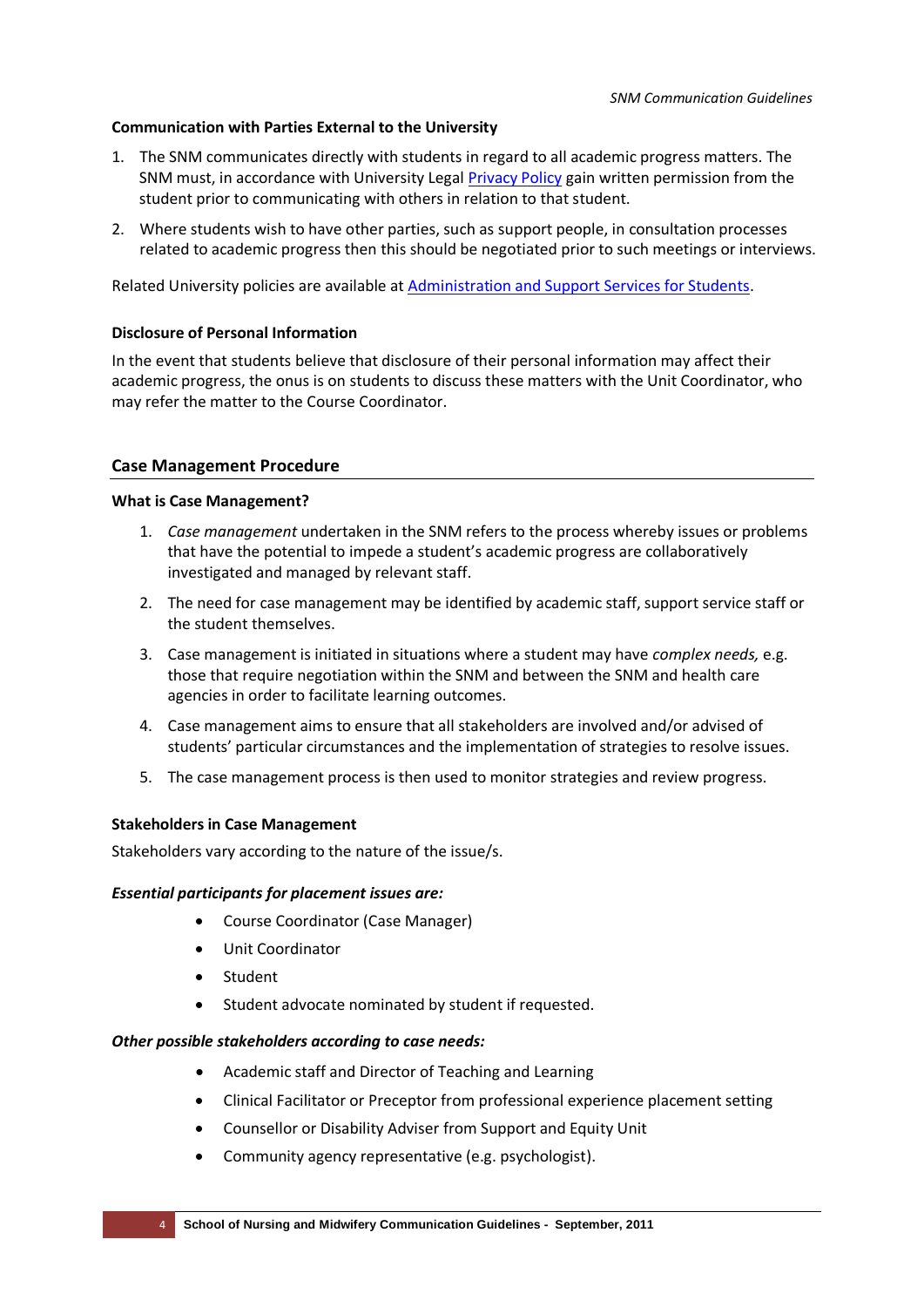#### <span id="page-4-0"></span>**About this Document**

| <b>Title</b>                | <b>School of Nursing and Midwifery Assessment Guidelines</b>        |
|-----------------------------|---------------------------------------------------------------------|
| <b>Version</b>              |                                                                     |
| <b>Version date</b>         | September, 2011                                                     |
| <b>Status</b>               | Updated from 2009 version                                           |
| <b>Revision information</b> | 3 years from approval date                                          |
| <b>Purpose</b>              | To provide SNM students and staff with guidelines for communication |
|                             | in relation to issues that affect academic progress.                |
| Author                      | <b>Mike Spurr</b>                                                   |

## **Guideline Approval**

| <b>Status of version</b>   | Update approved                     |
|----------------------------|-------------------------------------|
| <b>Responsible Officer</b> | SNM Director, Teaching and Learning |
| <b>Name</b>                | <b>Rosalind Bull</b>                |
| Date                       | September, 2011                     |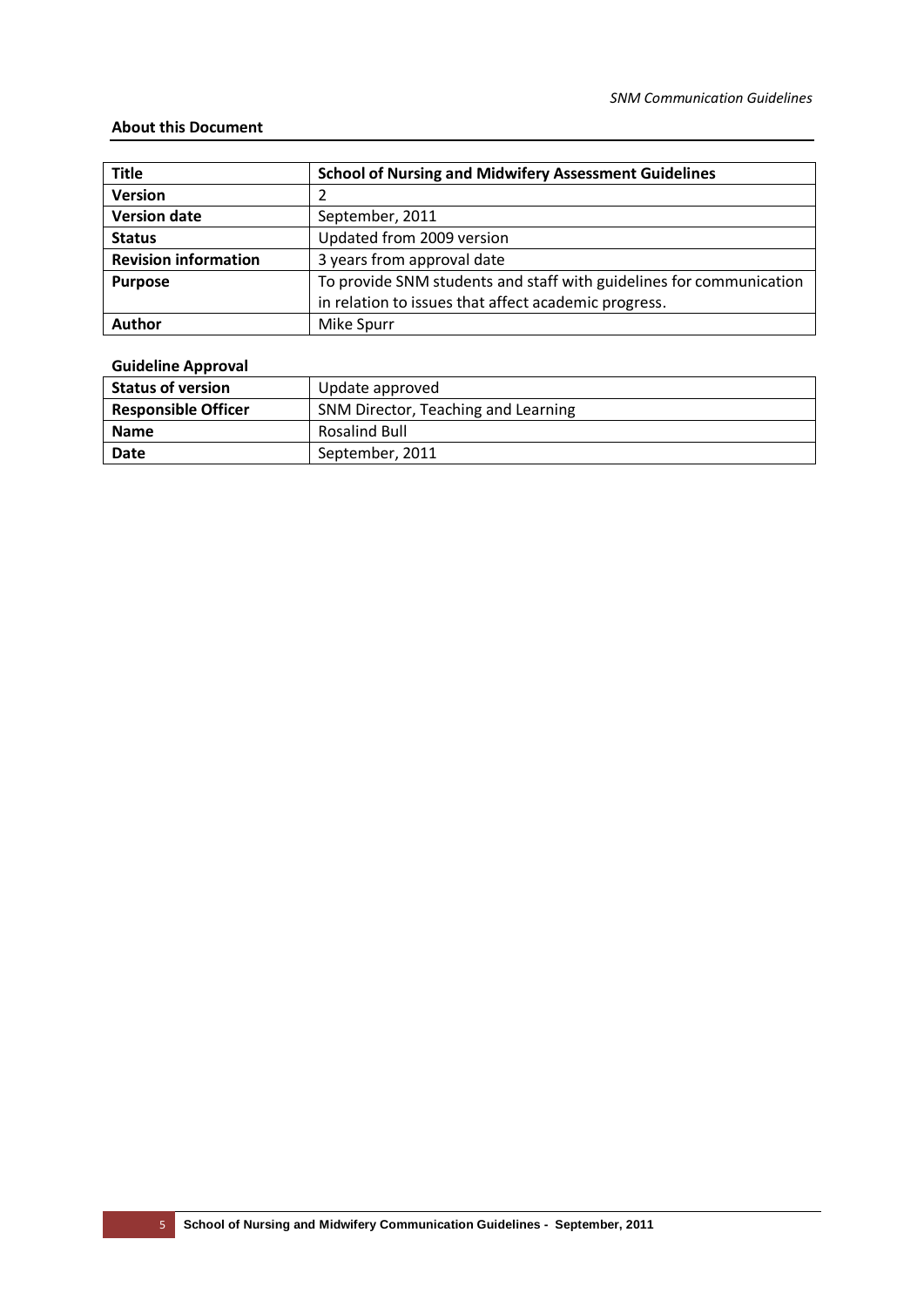

<span id="page-5-0"></span>